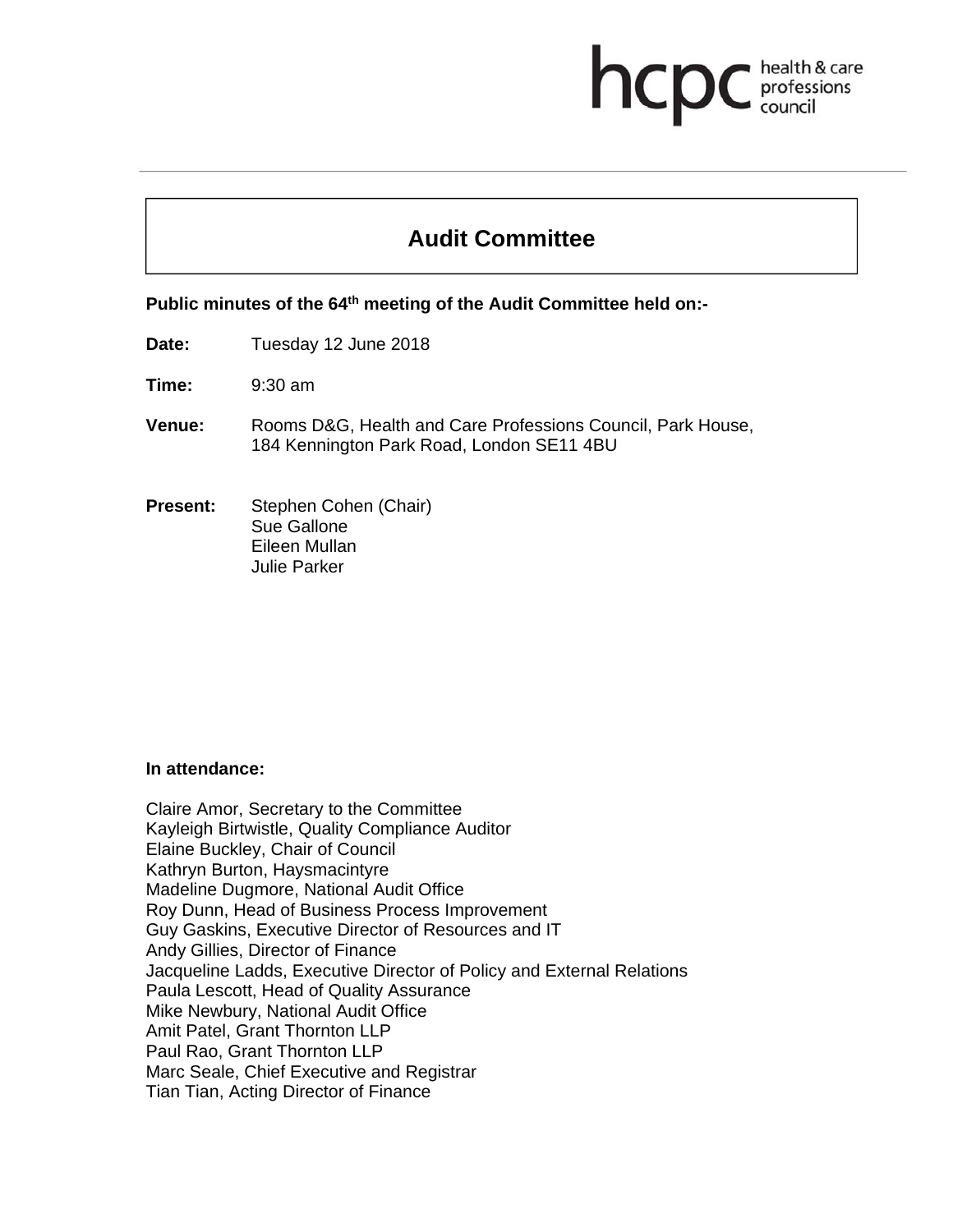# Part 1 - Public

#### **Item 1. Chairs welcome and introduction**

1.1 The Chair welcomed the Committee and Executive to the meeting.

#### **Item 2. Apologies for absence**

2.1 No apologies were received.

#### **Item 3. Approval of agenda**

3.1 The Committee approved the agenda.

#### **Item 4. Declarations of members' interests**

4.1 The Committee had no interests to declare.

## **Item 5. Minutes of the Audit Committee meeting of 6 March 2018 (report ref: AUD 15/18)**

- 5.1 The Committee received the draft minutes from its meeting held on 6 March 2018.
- 5.2 The Committee approved the minutes.

#### **Item 6 - Matters arising (report ref: AUD 16/18)**

6.1 The Committee noted those matters arising from the meeting held on 6 March 2018.

#### **Item 7.i. Internal Audit Report – CPD (report ref: AUD 17/18)**

- 7.i.1 The Committee received a paper from Grant Thornton LLP, the HCPC's Internal Auditors.
- 7.i.2 The Committee noted that, as part of the Internal Audit Plan for 2017-18, Grant Thornton undertook a review of the HCPC's continuing professional development (CPD) processes. The Committee noted the following points:-
	- the scope of the review was to evaluate whether the CPD processes are operating as intended;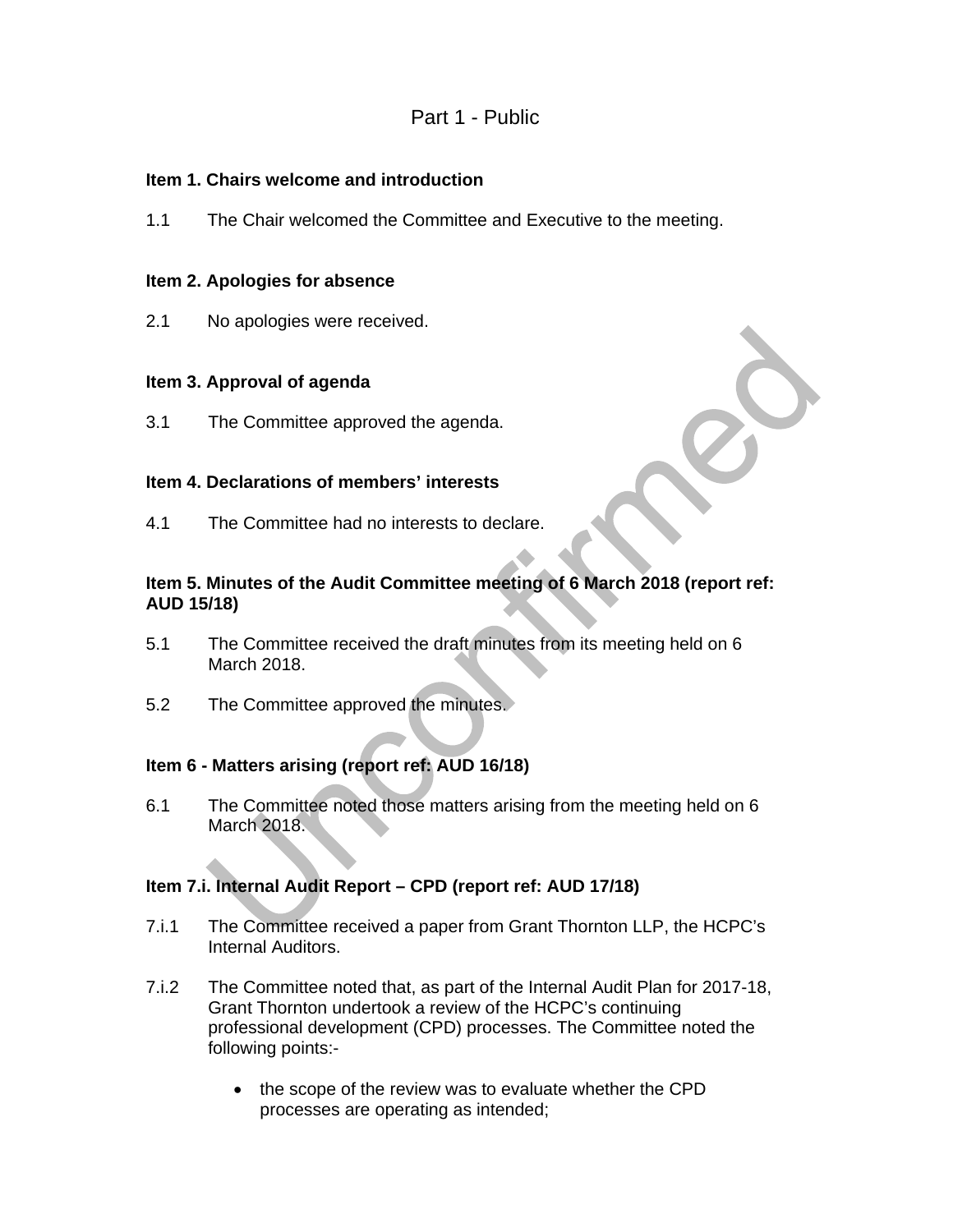- focus was given as to whether the HCPC's CPD assessors are appropriately qualified, trained and understand their roles and responsibilities; and
- the findings of the audit were positive with two low rated recommendations identified. Both recommendations related to maintaining consistent audit trails of decisions.
- 7.i.3 The Committee noted that the scope of the review was not to assess whether the approach of the HCPC to CPD is effective. Instead, it was an assessment of the effectiveness of process controls. The Committee requested that the audit report introduction be amended to clarify this.
- 7.i.4 The Committee agreed that the HCPC should remain open to reviewing its approach to CPD in future.
- 7.i.5 The Committee noted the timeframe between the issuing of the report and management comments. It was noted that on site information exchanges could have been more efficient. Considerable change to the Grant Thornton team also took place during the review.
- 7.i.6 The Committee considered that the two information points included on page 9 of the report required further clarity, Grant Thornton agreed to review this section.

# **Item 7.ii. Internal Audit – Key Financial Controls (report ref: AUD 18/18)**

- 7.ii.1 The Committee received a paper from Grant Thornton LLP.
- 7.ii.2 The Committee noted that, as part of the Internal Audit Plan for 2017-18, Grant Thornton undertook a review of the HCPC's key financial controls and budget and forecasting process. The Committee noted the following points:-
	- the review concluded that the HCPC's budgeting process is well developed, and includes the use of policies and procedures and budgeting templates, with robust review processes in place;
	- however the review identified some areas where the current control framework requires strengthening; and
	- areas requiring control strengthening were supplier reconciliations, retrospective purchase orders being raised and the documentation of the journal preparation, review, approval and posting processes.
- 7.ii.3 The Committee discussed the finding regarding retrospective purchase order raising. The Committee noted this could be an indication of a culture of non-compliance with policy. Grant Thornton stated that it had not concluded that the risk of such a culture is high, and that if it did pick up on this trend, this would be highlighted in their annual audit opinion.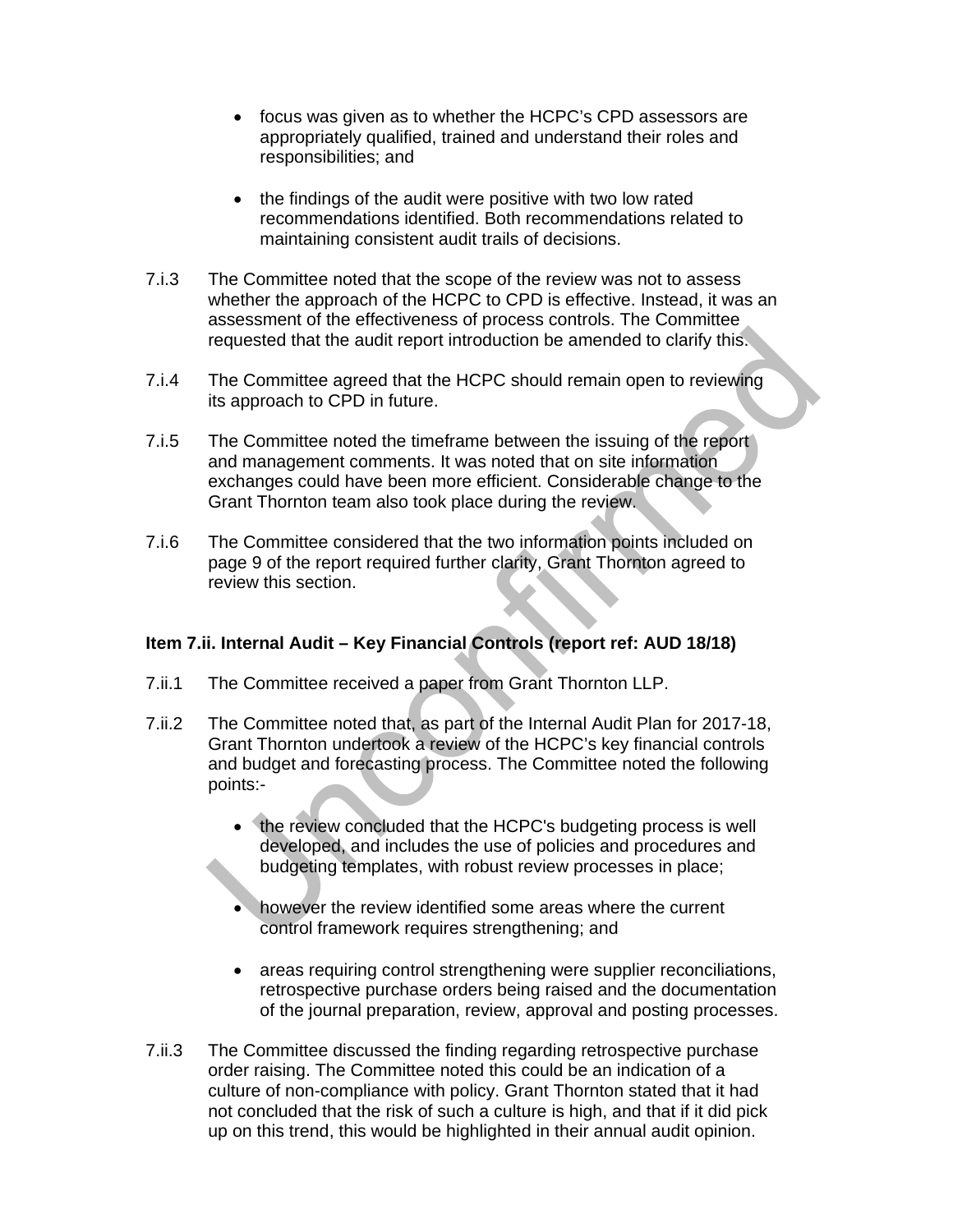- 7.ii.4 The Committee agreed that the high personnel turnover rates currently being experienced by the HCPC strengthen the need for robust documented financial processes.
- 7.ii.5 The Committee discussed supplier reconciliation. It was noted that this is undertaken but not for 100% of suppliers, this would require software change. The Committee agreed that supplier risk assessment should be a the basis of selecting suppliers for sample checking if 100% checks cannot be carried out.
- 7.ii.6 The Committee discussed the budget setting process for 2018-19. It was noted that the process had been different from previous years with increased challenge and more budget draft iterations.
- 7.ii.7 The Committee requested that the Director of IT and Resources review the process to ensure that budget setting for 2019-18 is more efficient. The proposed process for 2019-18 should then be presented to the Committee and Council for agreement.
- 7.ii.8 The Committee noted the report.

#### **Item 7.iii. Internal Audit – review of recommendations (report ref: AUD 19/18)**

- 7.iii.1 The Committee received a paper from Grant Thornton LLP.
- 7.iii.2 The Committee noted that a review of medium and high rated recommendations issued as a result of the 2017-18 internal audit plan has been undertaken. The review found that four of the five medium recommendations issued have been satisfactorily completed.
- 7.iii.3 The Committee noted that the outstanding action regarding a prescribed person policy is on the policy team's work plan and work on this will initiate in the coming weeks.
- 7.iii.4 The Committee noted the report.

#### **Item 7.iv. Internal Audit annual opinion 2017-18 (report ref: AUD 20/18)**

- 7.iv.1 The Committee received a paper from Grant Thornton LLP.
- 7.iv.2 The Committee noted that, based on the reviews undertaken during the 2017-18 internal audit plan, Grant Thornton are able to provide 'substantial' assurance in respect of corporate governance, risk management and internal controls in the areas reviewed.
- 7.iv.3 The Committee noted the paper.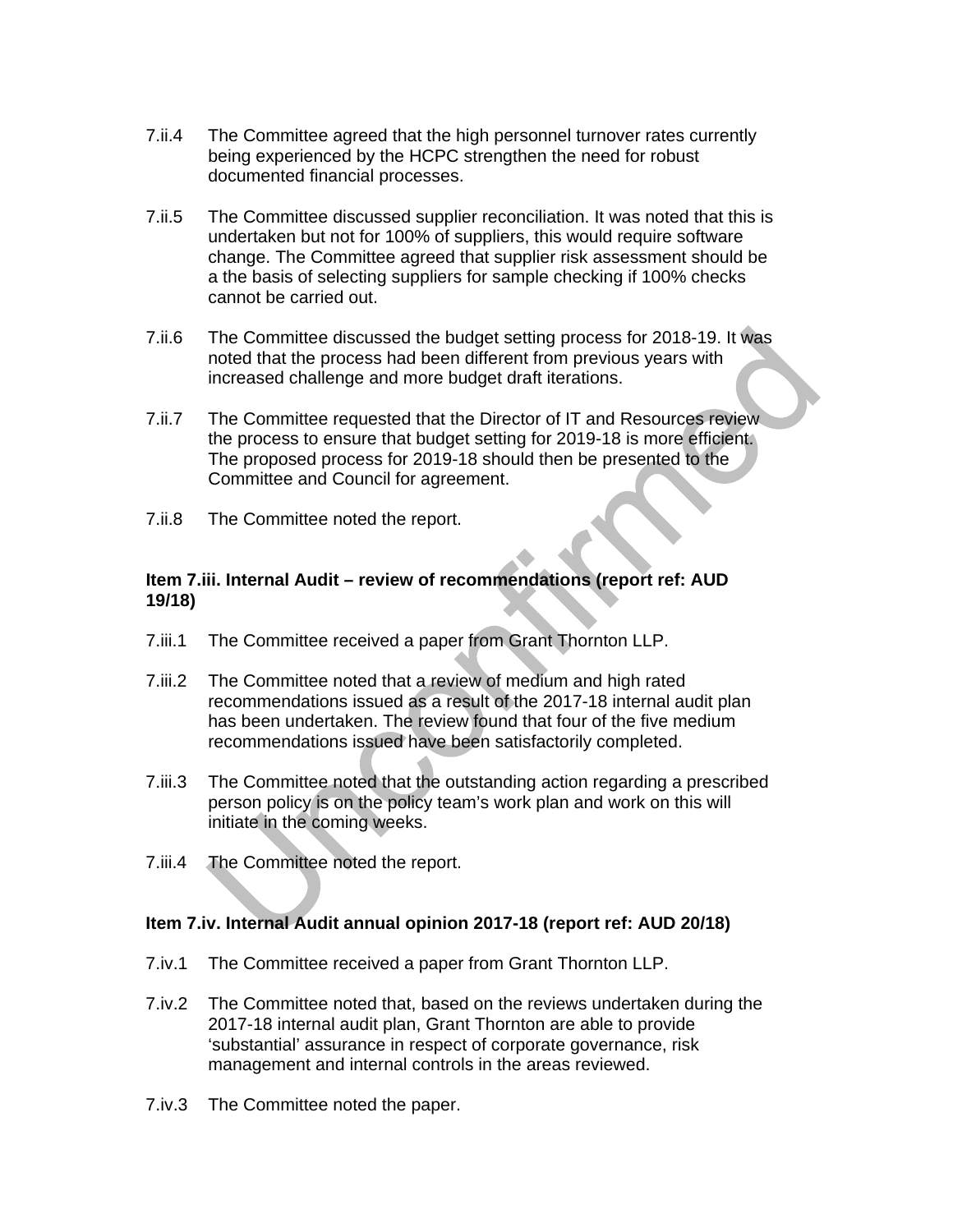#### **Item 7.v. Internal Audit progress report 2018-19 (report ref: AUD 21/18)**

- 7.v.1 The Committee received a report from the Internal Auditors.
- 7.v.2 The Committee noted that the scope for the registration phase two review will be issued in early July. This should enable to the final report to be considered by Council at its meeting in September 2018, supporting a decision on the second phase of the registrations transformation project.
- 7.v.3 The Committee requested that the progress report and the scope for the fees review be amended to reflect the agreed terms of reference for the review.
- 7.v.4 The Committee discussed progress on the strategic and operational planning review. It was noted that this review has taken longer than expected, in part due to a review of other regulators approaches. The Committee requested that the review be finalised and inform the Council's strategy planning session on 5 July.
- 7.v.5 The Committee noted that progress in the first quarter of the year has been positive. It was requested that future progress reports include the original expected delivery date alongside any revised date.
- 7.v.6 The Committee noted that the plan anticipates all reviews being delivered before the final quarter of the year. The Committee agreed that the internal audit progress report submitted to the Committee's September 2018 meeting should include a high level scope for a review of the 186 Kennington Park Road project delivery, as well as a list of alternative areas for review.
- 7.v.7 The Committee discussed the reporting timeline for the PSA improvement plan review. It was agreed that the timeline required review as the stated delivery date appeared unrealistic. Concern was also expressed that the results of the review would not be received until late into the improvement plan delivery.
- 7.v.8 The Committee agreed that the Executive and Grant Thornton should consider how to provide earlier assurance on the governance of the PSA improvement plan, possibly delivering the review in two phases, with an assessment of progress following an assessment of the controls and governance in place.
- 7.v.9 The Committee agreed that the scope of the PSA improvement plan review should be circulated to members along with the agreed approach to delivering earlier assurance.
- 7.v.10 The Committee noted the report.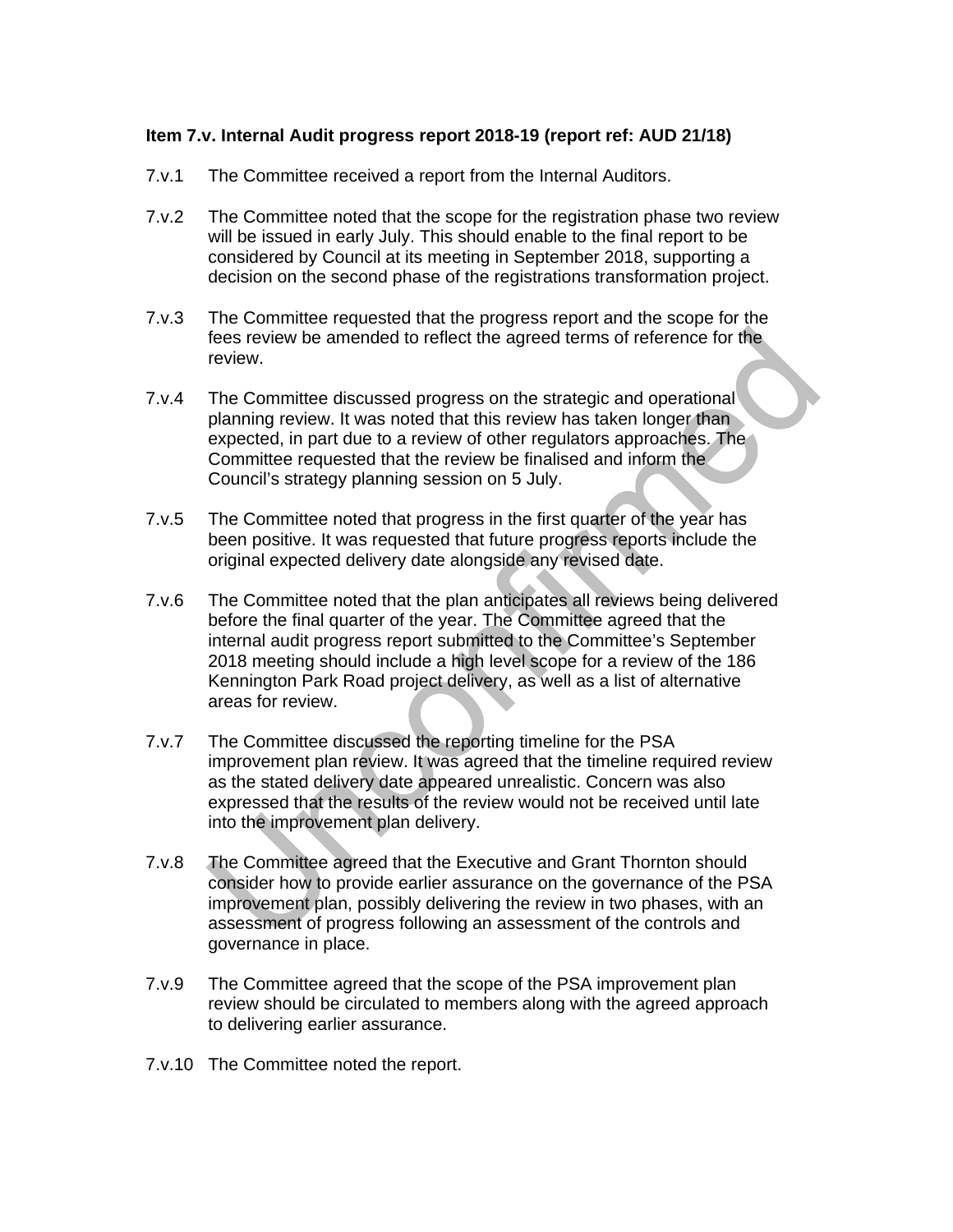#### **Item 8. External Audit - haysmacintyre audit findings 2017-18 (report ref: AUD 22/18)**

- 8.1 The Committee received a report from haysmacintyre (HM) the HCPC's External Auditor.
- 8.2 The Committee noted the following points:
	- this was the first external audit undertaken by HM in conjunction with NAO. No issues with this arrangement arose;
	- two important and one advisory recommendation on internal control have been responded to by the Executive;
	- HM anticipate issuing an unqualified opinion, without modification on the financial statements, subject to the satisfactory clearance of the final outstanding points;
	- HM undertook additional work on the HCPC's opening balances as this was their first year auditing the HCPC. No material issues were identified; and
	- the valuation of 186 Kennington Park Road was undertaken on a lowest value scenario, however the valuation has been assessed as appropriate.
- 8.3 The Committee discussed the partner payment error identified in HM's sample checks. It was noted that Partner payments were moved to an automatic basis and more controls on accurate reporting from the tribunal team are being introduced.
- 8.4 The Committee agreed that the uncorrected errors noted on page 6 of HM's report should not be corrected, as they were not considered material.
- 8.5 The Committee discussed the accounting treatment of grant funds from the Department of Health and Social Care for the social work transfer project.
- 8.6 The Committee discussed the going concern principle, noting that the 'foreseeable future' is usually 12 months from sign off of the accounts.
- 8.7 The Committee noted the report.

#### **Item 9. External Audit - National Audit Office audit findings 2017-18 (report ref: AUD 23/18)**

- 9.1 The Committee received a report from the NAO.
- 9.2 The Committee noted the following points:-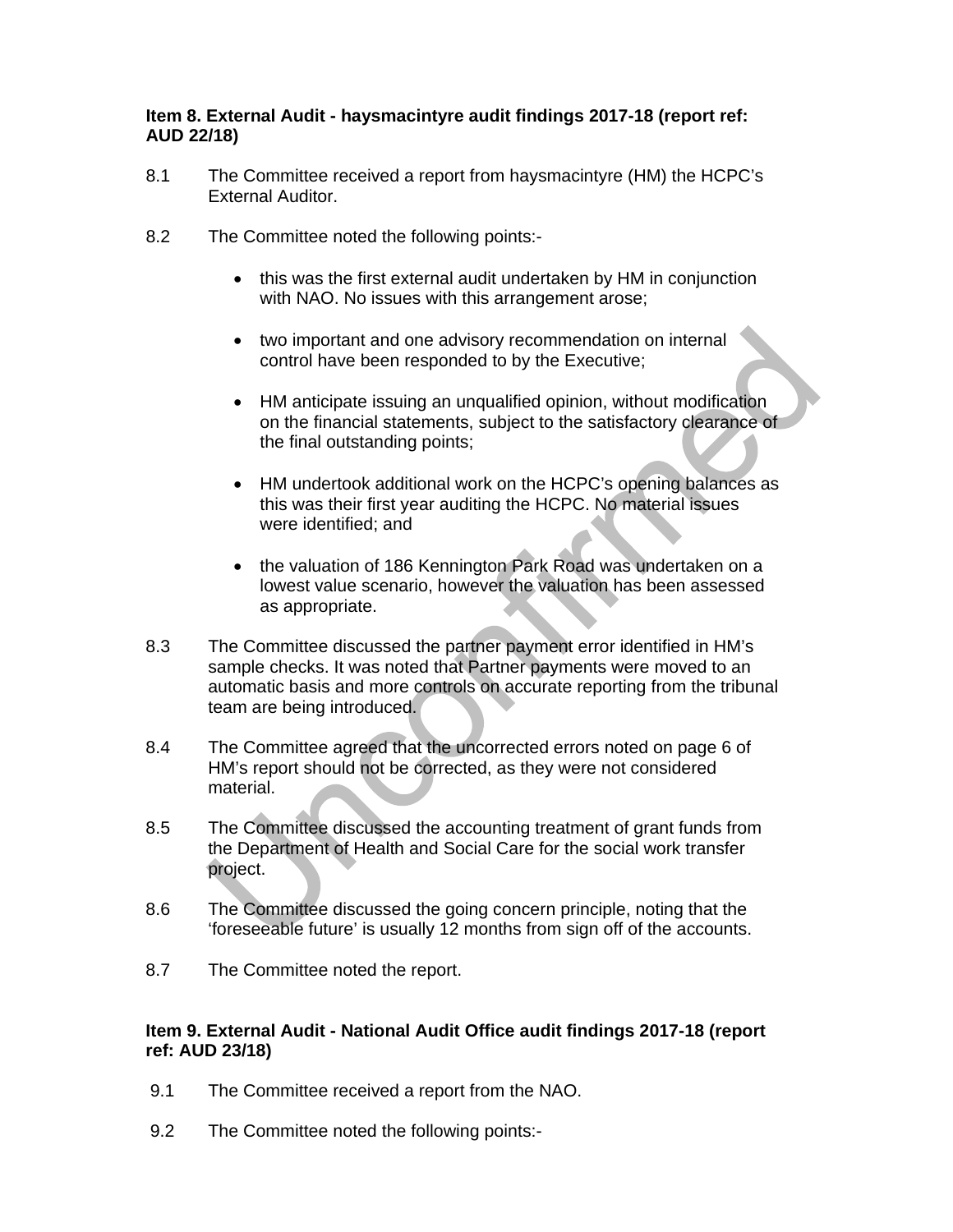- the NAO has relied on the work of HM where appropriate;
- the NAO's audit of the financial statements has been substantially finalised subject to completion of its internal review process;
- the NAO anticipate recommending to the Comptroller and Auditor General that he should certify the 2017-18 financial statements with an unqualified audit opinion, without modification; and
- a revised letter of understanding has been issued, reflecting the change in audit relationship and some minor GDPR considerations.
- 9.3 The Committee confirmed that the unadjusted misstatements set out by HM in their report should not be corrected as these misstatements were not considered to be material.
- 9.4 The Committee thanked HM and NAO for their effective cooperation in delivering the external audit for 2017-18.
- 9.5 The Committee noted the report

#### **Item 10. Draft Annual report and accounts 2017-18 (report ref: AUD 24/18)**

- 10.1 The Committee received a paper from the Executive
- 10.2 The Committee noted the following points:
	- at their February meeting, Council approved proposals to produce a more accessible and engaging annual report and accounts for 2017-18;
	- the structure of the performance review section was updated to align with the HCPC's regulatory processes and public protection role; and
	- the draft annual report section has been reviewed by the Executive, HM, the NAO, and by Council at their meeting on 24 May.
- 10.3 The Committee noted that the Executive continue to make minor amendments to the front section of the report and accounts. The amendments are based on Council feedback to focus the report more on outcomes.
- 10.4 The Committee requested that the figures for registration fees adjusted to account for inflation be reviewed, as they did not appear to be correct. It was agreed that CPI would be the most appropriate measure of inflation to base calculations on.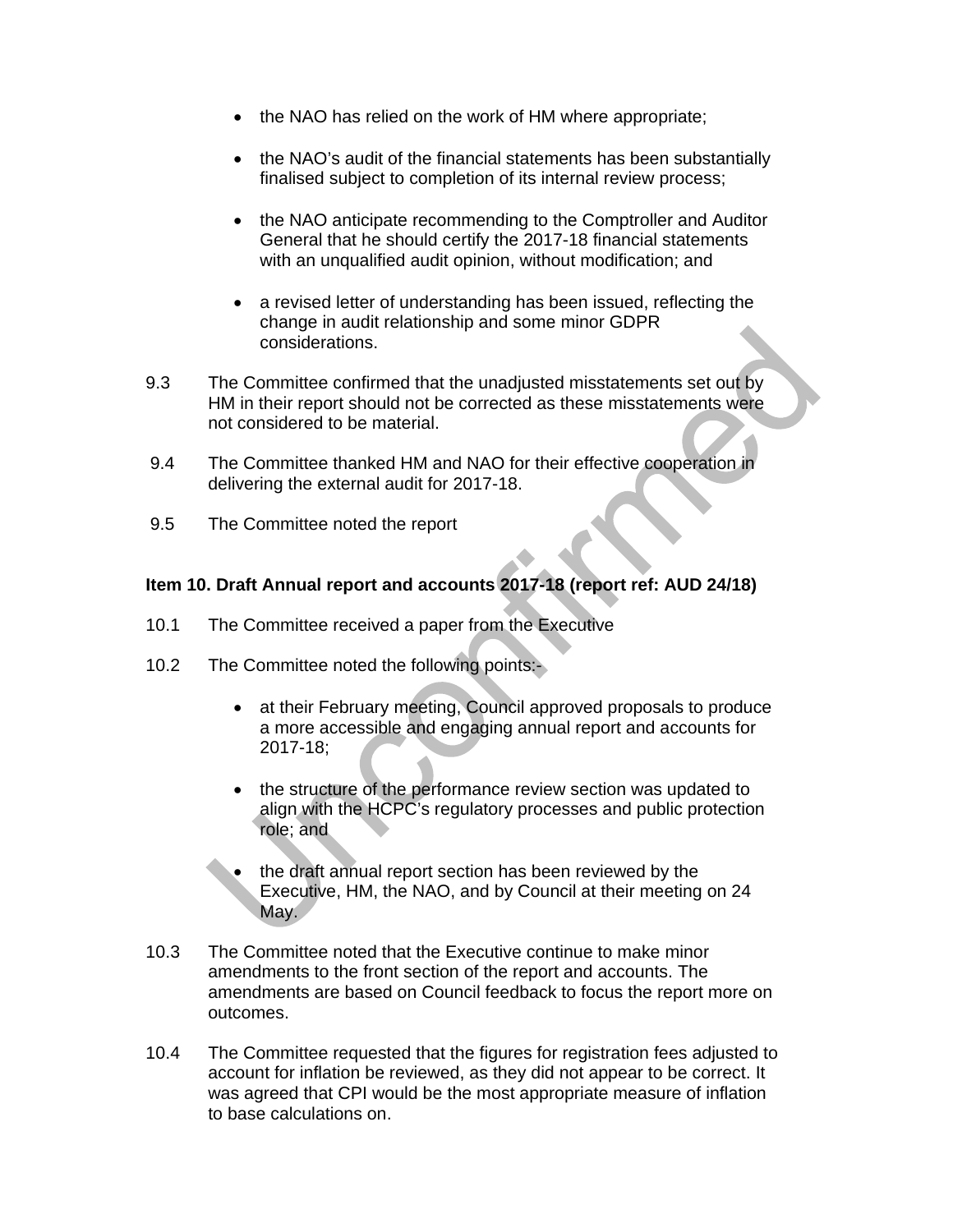- 10.5 The Committee agreed that the last sentence in the section 'Auditors and audit information' should be amended to read 'There was no external auditor remuneration for non-audit work.'
- 10.6 In response to a question, it was noted that the historical documentation referred to on page 64 of the report and accounts has no monetary value, but is of historical interest.
- 10.7 The Committee agreed to recommend the annual report and accounts 2017-18 to Council for approval subject to the amendments set out in the minutes of their discussion.

#### **Item 11. Review of financial regulations (report ref: AUD 25/18)**

- 11.1 The Committee received a paper from the Executive
- 11.2 The Committee noted the following points:-
	- the financial regulations have been reviewed in light of the recent restructure of the Executive Management Team;
	- current thresholds require the Chief Executive and the Chair to be involved in relatively low value purchases;
	- the proposed change would increase the threshold for individual Executive Directors to £50k and the threshold for the Chief Executive to £100k;
	- spending over £100k will require the Chair's approval;
	- these changes are considered necessary due to the changes to directorate structures; and
	- budgeting aspects of the financial regulations will be reviewed and presented in November 2018, informed by Grant Thornton's recommendations from their key financial controls audit.
- 11.3 HM were asked their view of the proposals. HM advised that an approval limit of £100k is in line with their similar clients.
- 11.4 The Committee agreed to recommend the amended financial regulations to Council for approval.

#### **Item 12.i. Social Work Risk Register (report ref: AUD 26/18)**

12.i.1 The Committee received a paper from the Executive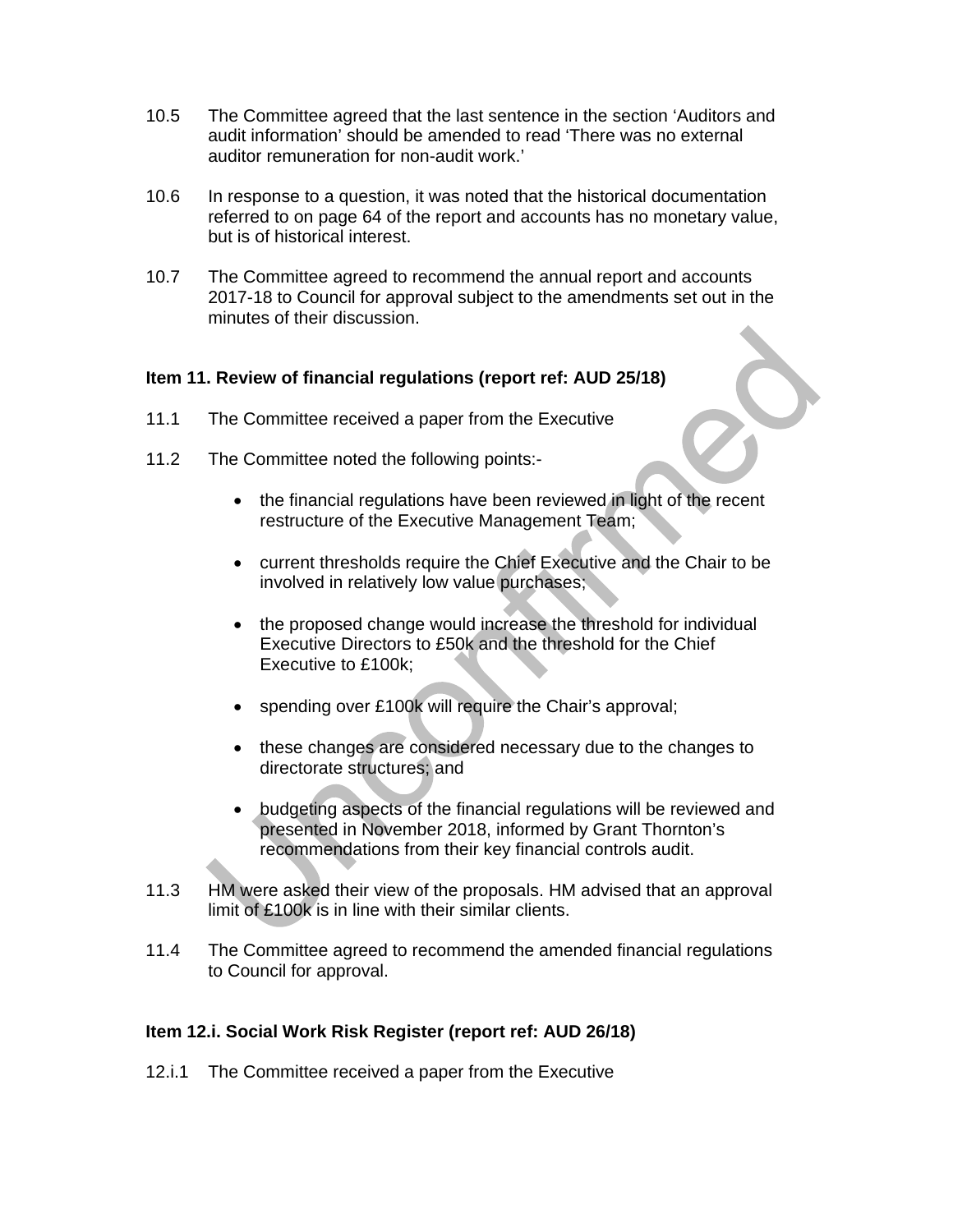- 12.i.3 The Committee noted that the risk register will develop when the newly appointed Chief Executive of Social Work England is in place and the operational workings of the new regulator are agreed.
- 12.i.4 The Committee discussed risk s.15.3. It was noted that this risk is included on the register due to the Executive's experience of previous regulatory transfers. Communications will be key in mitigating this risk and discussions with the newly appointed Social Work England Head of Communications will focus on risk management.
- 12.i.5 The Committee agreed that the mitigations for risks s.8.1 and s.8.4 required more detail given the risks' significance. It was noted the detail of new risk s1.8 was not visible to the Committee due to formatting. It was agreed this would be amended for the next iteration.
- 12.i.6 The Committee suggested that external gateway reviews of the project at key timings should be pursued and agreed with the Department of Health and Social Care and the Department for Education. These reviews should be undertaken externally and have the authority to stop the transfer going ahead if the risks are too high.
- 12.i.7 The Committee agreed that a risk of inadequate focus on business as usual performance and the regulation of the HCPC's other professions should be included a risk on the register.

#### **Item 12.ii. Business Process Improvement report (report ref: AUD 27/18)**

- 12.ii.1 The Committee received a paper from the Executive.
- 12.ii.2 The Committee discussed the processing time issue for registration reporting. It was noted that the solution to this issue is built into the registration transformation project. Implementing a solution ahead of this project is not considered a proportionate use of resource.

#### **Item 12.iii. BSI ISO9001 audit report (report ref: AUD 28/18)**

12.iii.1 The Committee noted this item.

#### **Item 12.iv. BSI ISO27001 audit report (report ref: AUD 29/18)**

12.iv.1 The Committee noted this item.

#### **Item 13. GDPR preparedness activity (report ref: AUD 30/18)**

13.1 The Committee received a paper from the Executive